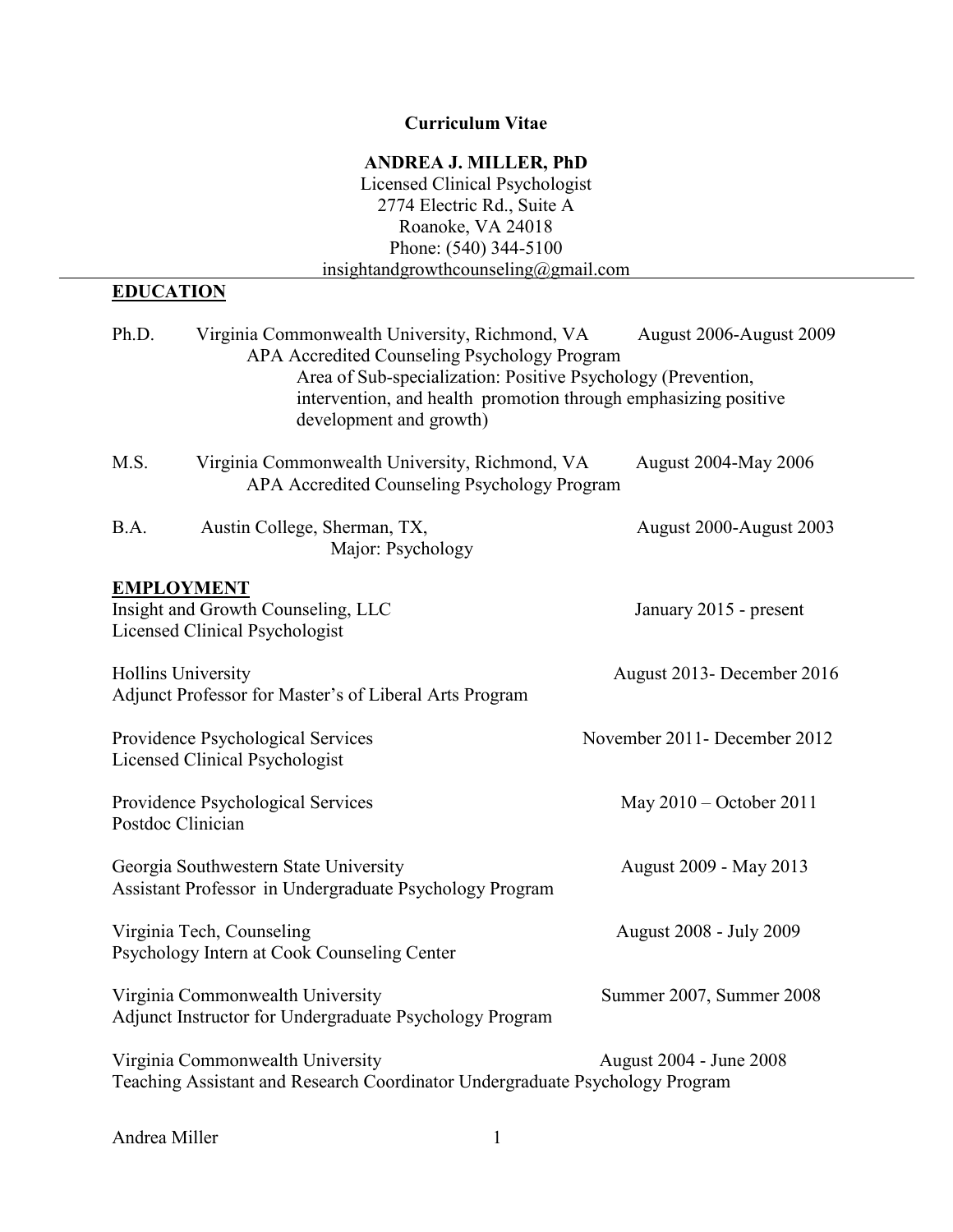### **TEACHING EXPERIENCE**

Hollins University, Adjunct Instructor Master's Level *Most recent student evaluation average was 1.14 (scale of 1 = very good to 5 = very poor)* Theories of Personality Forensic and Legal Psychology

Georgia Southwestern State University, Assistant Professor, Undergraduate *Student evaluation average was 1.35-1.55 (scale of 1 = excellent to 5 = poor)*  Introduction to Psychology Abnormal Psychology Theories and Techniques of Counseling Introduction to Psychological Assessment Health Psychology Theories of Personality Senior Research I Psychology Internship

Virginia Commonwealth University, Adjunct Instructor Introduction to Psychology Introduction to Helping Relationships Research Internship in Psychology

### **PEER-REVIEWED PUBLICATIONS & CHAPTERS**

#### **2016**

Toussaint, L., Worthington, E. L., Jr., Van Tongeren, D. R., Hook, J., Berry, J. W., **Miller, A. J.,** & Davis, D. E. (2016). Forgiveness working: Forgiveness, health, and productivity in the workplace. *American Journal of Health Promotion,* 1-9.

#### **2015**

- **Miller, A. J.,** & Worthington, E. L., Jr. (2015). Sex, Forgiveness, and Health. In L. L. Toussaint, E. Worthington, & D. Williams (Eds.), *Forgiveness and health: Scientific evidence and theories relating forgiveness to better health* (pp. 173-187). Springer, Netherlands.
- Worthington Jr., E. L., Berry, J. W., Hook, J. N., Davis, D. E., Scherer, M., Griffin, B. J., Wade, N. G., Yarhouse, M., Ripley, J. S., **Miller, A. J.,** et al. (2015). Forgiveness-reconciliation and communication-conflict-resolution interventions versus retested controls in early married couples. *Journal of Counseling Psychology, 14-27.*

#### **2013**

**Miller, A. J.,** Worthington, E. L., Jr., Hook, J. N., Davis, D. E., Gartner, A. L., & Frohne, N. A. (2013). Managing hurt and disappointment: Improving communication of reproach and apology. *Journal of Mental Health Counseling, 35*, 108-123.

### **2012**

**Miller, A. J.,** & Worthington, E. L., Jr., (2012). Connection between personality and religion and spirituality. In J. D. Aten, K. A. O'Grady, & E. L., Jr. Worthington (Eds.). *The* 

Andrea Miller 2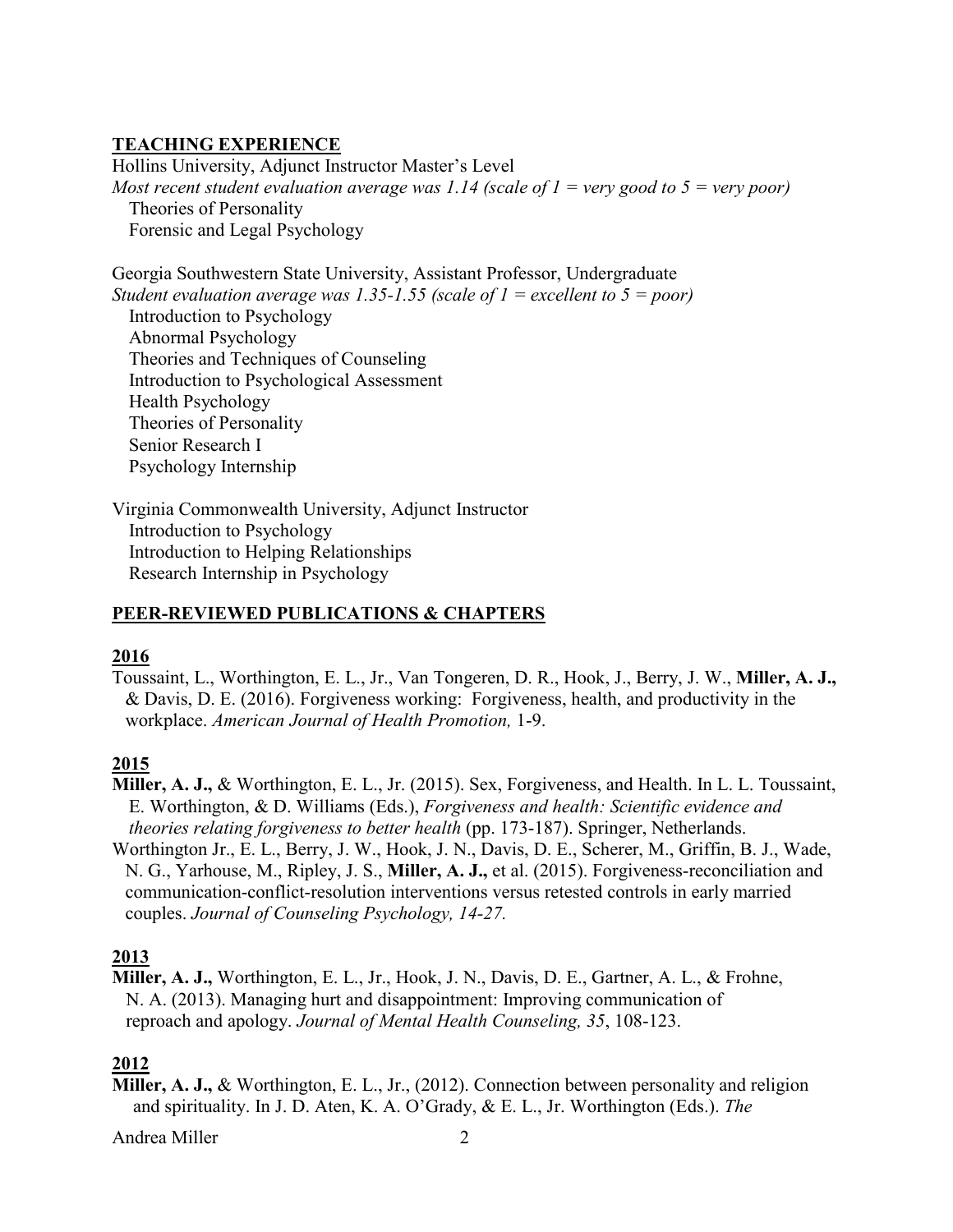*psychology of religion and spirituality for clinicians: Using research in your practice* (pp. 101-129 ). New York: Brunner-Routledge.

- Greer, C. L., Greer, T. W., Worthington, E. L. Jr**., Miller, A. J.,** Van Tongeren, D. R., Toussaint, L., & Exline, J. J. (2012). Religion and fairness, justice, and forgiveness in organizational settings. In P. C. Hill & B. Dik (Eds.), *Advances in workplace spirituality: Theory, research and application* (pp. 201-222)*.* Charlotte: Information Age Publishing.
- Worthington, E. L., Jr., Ripley, J. S., Hook, J. N., **Miller, A. J.,** Lin, Y., Lavelock, C., & Crawford, S. (2012). *Hope-focused couple approach: Research on efficacy and analysis of why it might be effective*. In A. J. Lancaster & O. Sharpe (Eds.), Psychotherapy: New research (pp. 1-28). Hauppauge, NY: Nova Science Publishers.

### **2011**

Worthington, E. L., Jr., **Miller, A. J.**, & Talley, J. C. (2011). Action-oriented research: A primer and examples. *Journal of Psychology and Theology*, 39, 211-221.

Worthington, E. L., Jr., Davis, D. E., Hook, J. N., **Miller, A. J.,** Gartner, A. L., & Jennings, D. J. II. (2011). Promoting forgiveness as a religious or spiritual intervention. In J. D. Aten, M. R. McMinn, & E. L. Worthington, Jr. (Eds.), *Spiritually oriented interventions for counseling and psychotherapy* (pp. 169-195). Washington, D.C.: American Psychological Association.

### **2010**

**Miller, A. J.,** & Worthington, E. L. (2010). Sex, forgiveness, and mental health. *Journal of Positive Psychology, 5*, 12-23. doi:10.1080/17439760903271140

- Kiefer, R. P., Worthington, E. L., Jr., Myers, B. J., Kliewer, W. L., Berry, J. W., Davis, D. E., Kilgour, J. M., **Miller, A. J.**, et al. (2010). Training parents in forgiving and reconciling. *The American Journal of Family Therapy, 38*, 32-49. doi:10.1080/01926180902945723
- Worthington, E. L., Jr., Hunter, J. L., Sharp, C. B., Hook, J. N., Van Tongeren, D. R., Davis, D. E., **Miller, A. J.**, et al. (2010). A psychoeducational intervention to promote forgiveness in Christians in the Philippines. *Journal of Mental Health Counseling, 32*, 75-93.

#### **2009**

Worthington, E. L., Jr., Sandage, S. J., Davis, D. E., Hook, J. N., **Miller, A. J**., Hall, E. L., & Hall, T. W. (2008). Training therapists to address spiritual concerns in clinical practice and research. In J. Aten & M. Leach (Eds,), *Spirituality and the therapeutic process: A comprehensive resource from intake to termination* (pp. 267-292)*.* Washington, D.C.: American Psychological Association.

#### **2008**

- **Miller, A. J.,** Worthington, E. L., Jr., & McDaniel, M. A. (2008). Forgiveness and gender: A meta-analytic review and research agenda. *Journal of Social and Clinical Psychology, 27*, 843-876.
- Worthington, E. L., Jr., Sandage, S. J., Davis, D. E., Hook, J. N., **Miller, A. J**., Hall, M. E. L., & Hall, T. W. (2008). Training therapists to address spiritual concerns in clinical practice and research. In J. Aten & Leach (Eds.), Integrating spirituality across the therapeutic process: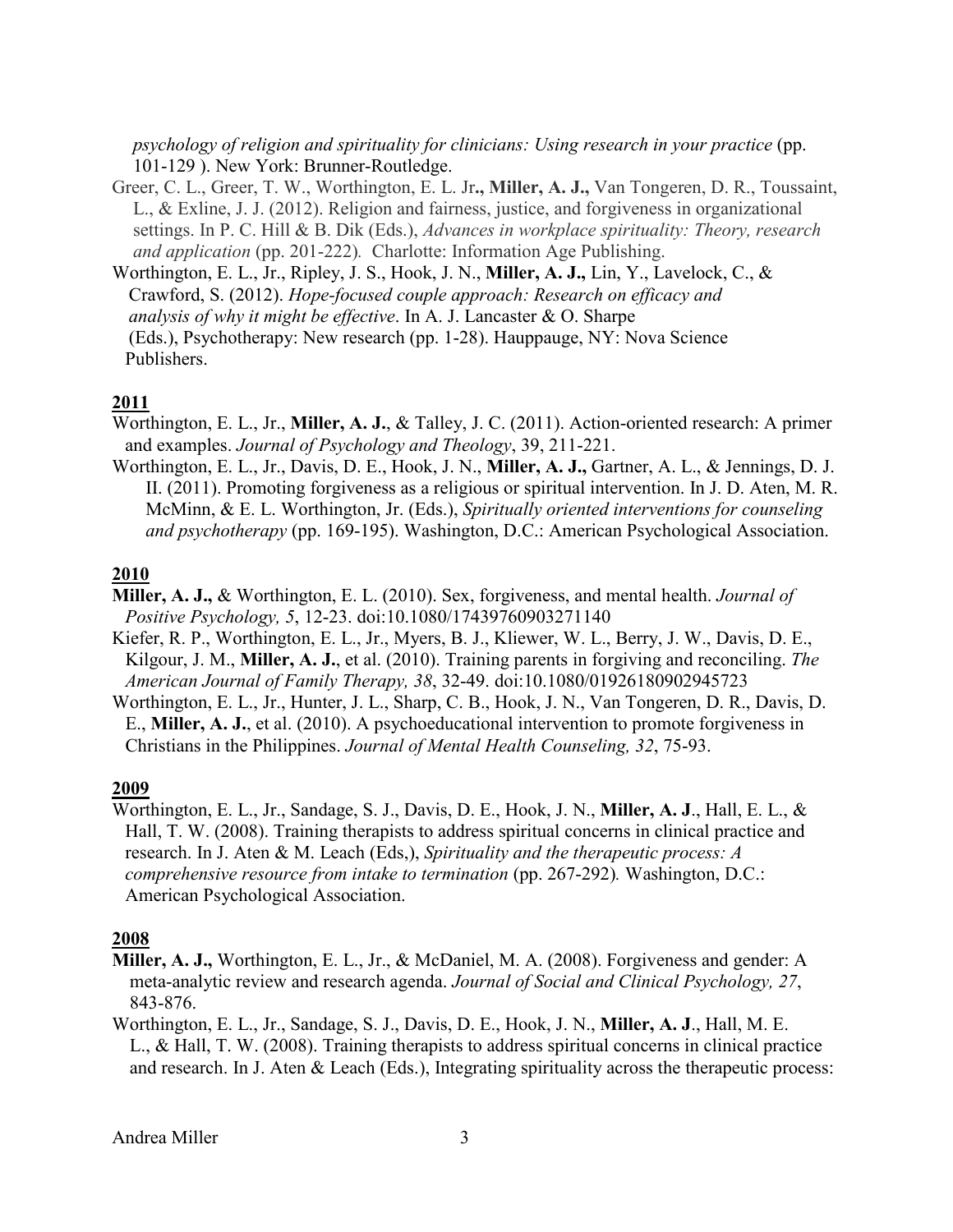A comprehensive resource from intake to termination (pp. 267-291). Washington, DC: American Psychological Association.

- **Miller, A. J.,** Hook, J. N., & Worthington, E. L., Jr., Brief therapy. (2008). In. F. T. Leong (Ed.), *Encyclopedia of counseling* (pp. 145-151). Thousand Oaks, CA: Sage Publications.
- Worthington, E. L., Jr., Hook, J., Wade, N. G., **Miller, A. J.,** & Sharp, C. B. (2008). The effects of a therapist's religion on the marriage therapist and marriage counseling. In J. Onedera (Ed.), Religion and marriage and family counseling (pp. 17-34). New York: Routledge/Taylor and Francis.

## **2007**

- Worthington, E. L., Jr., Witvliet, C. V. O., Pietrini,P., &. **Miller, A. J.** (August 2007). Forgiveness, health, and well-being: A review of evidence for emotional versus decisional forgiveness, dispositional forgivingness, and reduced unforgiveness. *Journal of Behavioral Medicine, 30*, 291- 302.
- Worthington, E. L., Jr., Ripley, J. S., Hook, J. N., & **Miller, A. J.** (2007). The hope-focused approach to couple therapy and enrichment. *Journal of Psychology and Christianity, 26*, 132- 139.

## **2006**

Worthington, E. L., Jr., **Lerner, A. J.,** Sharp, C. B., & Sharp, J. (2006). Forgiveness as an example of loving one's enemies. *Journal of Psychology and Theology, 34*, 32-42.

## **2005**

Worthington, E. L., Jr., Witvliet, C. V. O., **Lerner, A. J.,** & Scherer, M. (May 2005). Forgiveness in health research and medical practice. *EXPLORE: The Journal of Science and Healing*, *1*, 169-176.

Worthington, E. L., Jr., **Lerner, A.,** & Sharp, C. (2005). Repairing the emotional bond versus skills training for marital intervention. *Journal of Psychology and Christianity, 24*, 259-262.

### **PRESENTATIONS**

- **Miller A. J.,** (2021. Burnout and wellness promotion for clinical psychologists. Presented at Virginia Academy of Clinical Psychologist Fall 2021 Conference.
- **Miller, A. J.** (2012). Coping when it's you or your family who are the victims. Presented at Working with Victims Training Conference. Georgia Southwestern State University.
- **Miller, A. J.** (2012). PTSD: An Overview of Symptoms, Risk Factors, and Treatment. Presented at Working with Victims Training Conference. Georgia Southwestern State University.

### **PEER-REVIEWER**

2011 *Social Psychology Quarterly* 2010 *Journal of Behavioral Medicine*

### **MEMBERSHIPS IN PROFESSIONAL ORGANIZATIONS**

Virginia Academy of Clinical Psychologists Phi Beta Kappa key holder